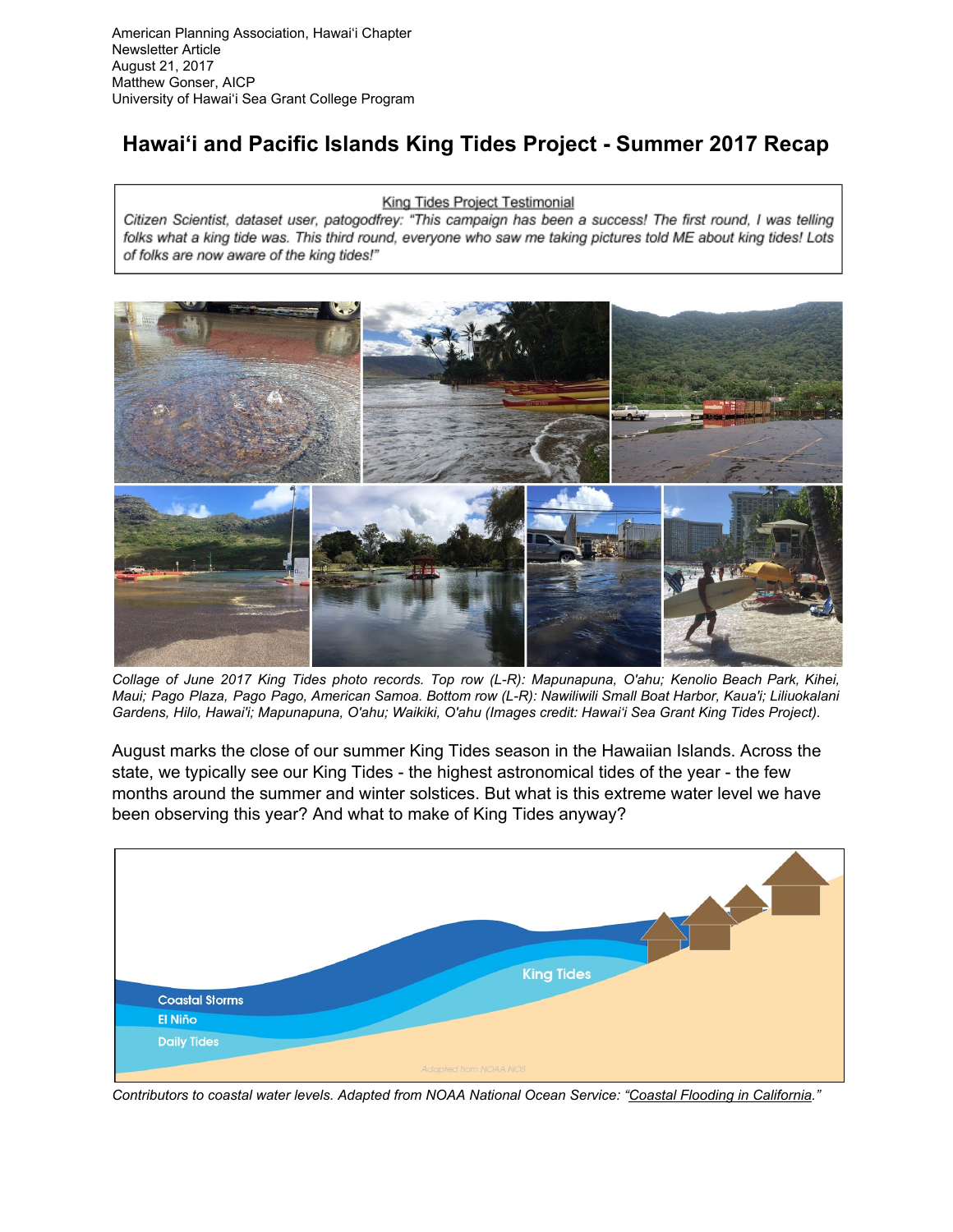For two years the [University](http://seagrant.soest.hawaii.edu/) of Hawai'i Sea Grant College Program has been leading a citizen science program through its Center for Coastal and Climate Science and [Resilience,](http://ccsr.seagrant.soest.hawaii.edu/) supported by research and forecast tools out of the University of Hawai'i at Mānoa's School of Ocean and Earth Sciences and Technology (SOEST), namely the UH Sea Level [Center,](http://uhslc.soest.hawaii.edu/) UH [Pacific](http://www.pacioos.hawaii.edu/) Island Ocean [Observing](http://www.pacioos.hawaii.edu/) System (PacIOOS), and the UH Coastal [Geology](http://www.soest.hawaii.edu/coasts/) Group. This season highlighted a need to coordinate and communicate within UH to better serve our coastal communities and planners and decision makers.



*"Above-normal sea levels continue around the Hawaiian Islands… The Honolulu tide gauge anomaly was +20 cm* during April, +17 cm during May, +9 cm during June, and +6 cm during July." University of Hawai'i Sea Level Center, *Sea Level Forecasts: [http://uhslc.soest.hawaii.edu/sea-level-forecasts/.](http://uhslc.soest.hawaii.edu/sea-level-forecasts/)*

Using NOAA's water levels display for the **[Honolulu](https://tidesandcurrents.noaa.gov/stationhome.html?id=1612340) Harbor tide gauge**, we see peak monthly observed water levels from April-August 2017:

- April 29: Predicted 2.169 ft; **Recorded - 3.091 ft**; Residual 0.92 ft.
- May 26: 2.455 ft; **3.117** ft; 0.66 ft
- June 23: 2.583 ft; **3.186 ft**; 0.6 ft
- July 21: 2.542 ft; **2.858 ft**; 0.32 ft
- \*August 20: 2.352 ft; **3.32 ft**; 0.97 ft (\*preliminary/unverified data)

So, the water levels we are seeing are really, "King Tides +," where the "+" is the eddies and other oceanographic and climatic variability, plus underlying climate change induced sea-level rise. So why have we had elevated water levels? It is an unusual combination of:

- Pacific-wide variability associated with the Pacific Decadal Oscillation and El Niño
- Ocean eddies with high centers moving through the islands
- Global sea-level rise due to climate change

Further exacerbated by: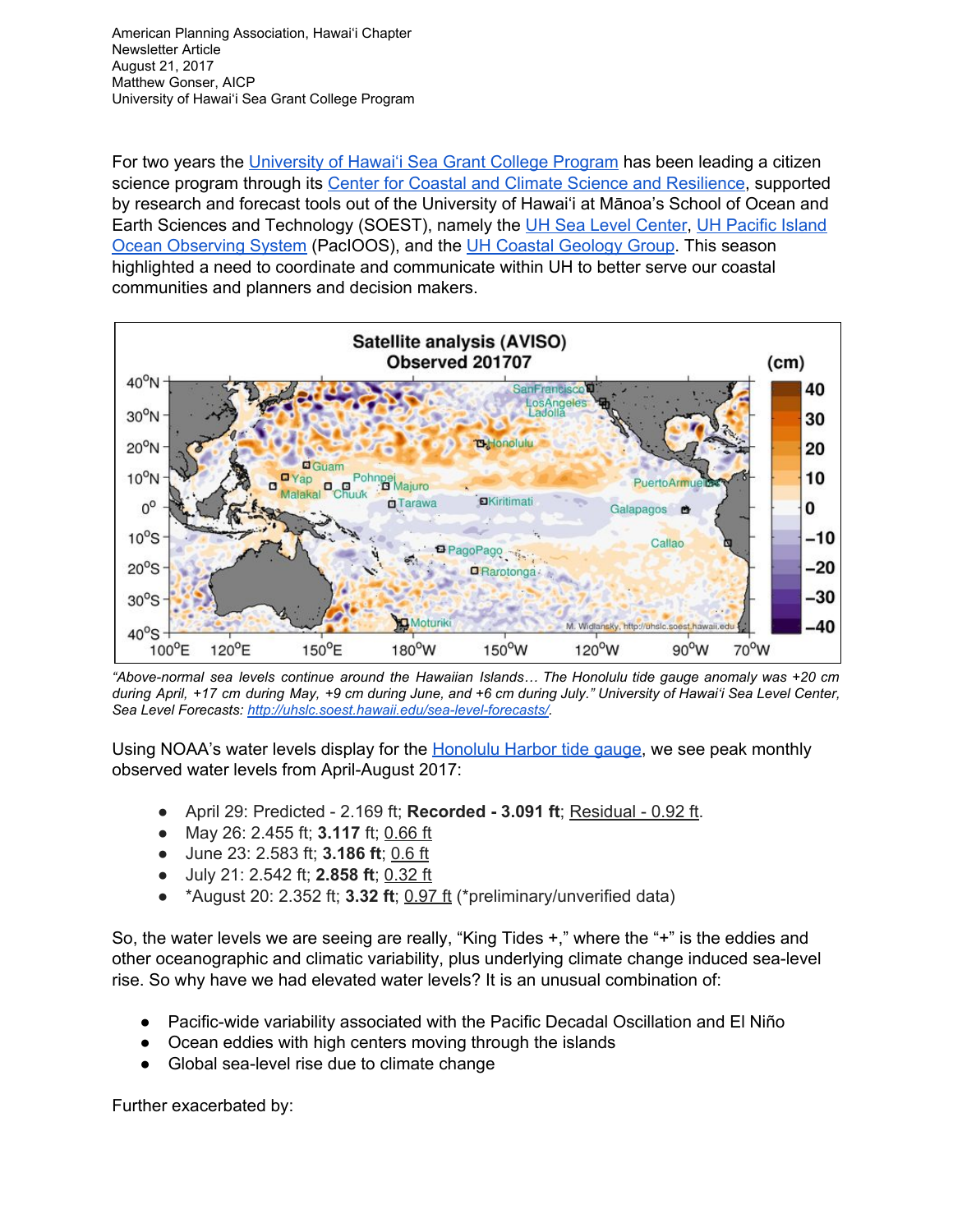- Seasonal highest high tides ("King Tides")
- Wave action including potential swells or storm surge.



Apportionment of relative causes of high water level observed in April 2017, and over multiple time scales. University *of Hawai'i Sea Level Center, Dr. Mark Merrifield*

And though a main aim of our program is to engage in future looking sea level rise adaptation, these events caused problems for many today. Narratives from this season include: a recently reconstructed fish pond wall being overtopped and damaged by the ocean; monk seal habitat migrating inland onto and causing traffic along a coastal highway; harbor piers fully submerged for hours at a time; evening fireworks displays being cancelled; inundation of coastal residential and beach park recreation areas; and businesses deciding to close both temporarily and permanently due to recurring flooding.

Planners and community members have access to these tidal data and water level forecast resources. Hawai'i Sea Grant used the following to educate itself and communicate what to anticipate each of the past monthly peak high tide periods:

- National Oceanic and Atmospheric Administration (NOAA) Tide Predictions for Hawai'i and the Pacific: [https://tidesandcurrents.noaa.gov/tide\\_predictions.html](https://tidesandcurrents.noaa.gov/tide_predictions.html)
- NOAA Sea Level Rise and Coastal Flooding Impacts Viewer: <https://coast.noaa.gov/slr/>
- UH Sea Level Center, Sea Level Forecasts: <http://uhslc.soest.hawaii.edu/sea-level-forecasts/>
- PacIOOS 6 Day High Sea Level Forecast: <http://www.pacioos.hawaii.edu/shoreline-category/highsea/>
- PacIOOS Wave Run-Up Forecast: <http://www.pacioos.hawaii.edu/shoreline-category/runup/>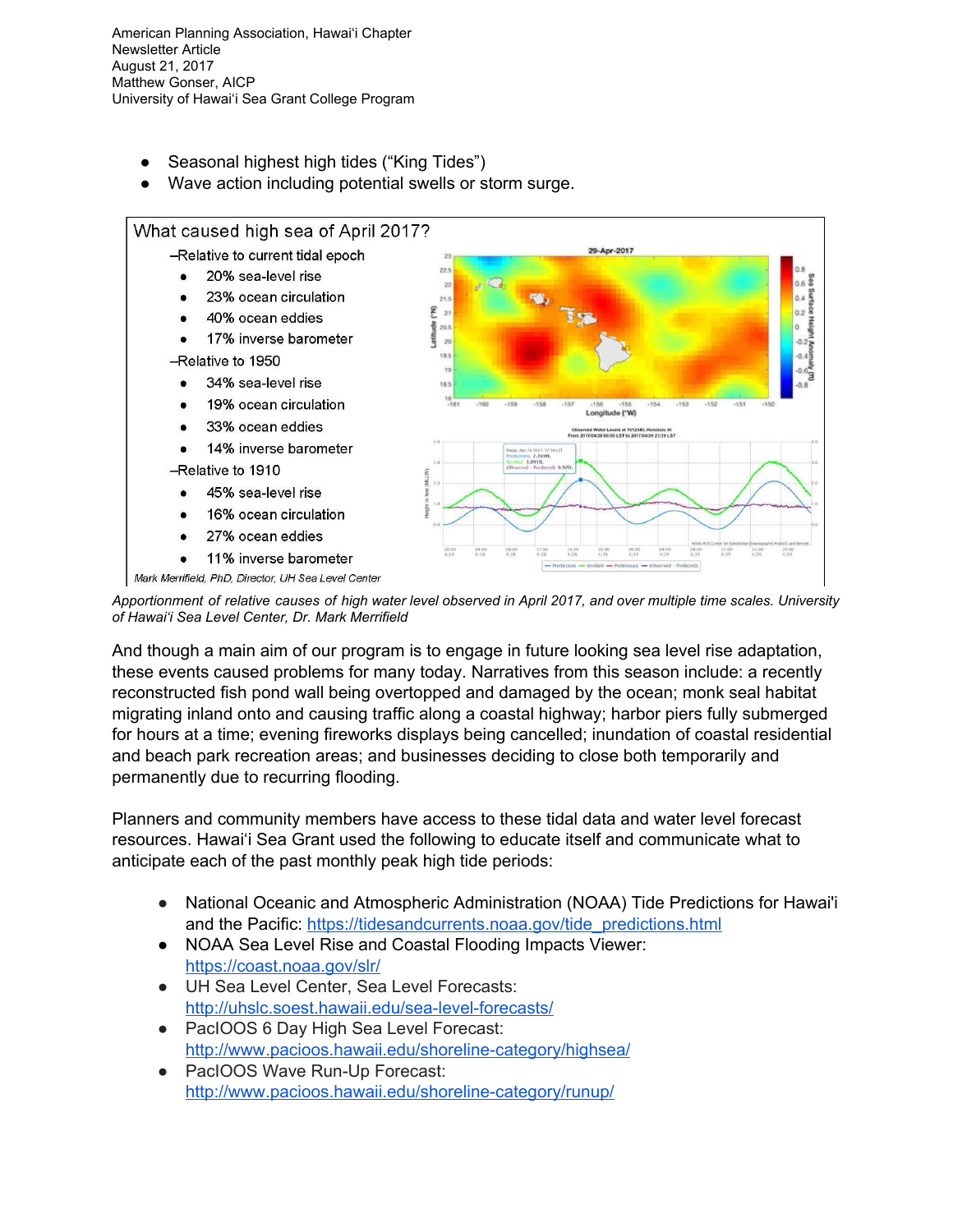> ● NASA El Nino/La Nina Watch Data: <https://sealevel.jpl.nasa.gov/science/elninopdo/latestdata/>

A major message, however, is that the sea level is rising. Per Act 83 (2014), "Hawai'i Climate Adaptation Initiative," by the end of 2017 the Hawai'i Department of Land and Natural Resources Office of Conservation and Coastal Lands will provide the legislature with a *Sea Level Rise Vulnerability and Adaptation Report*, detailing new and more Hawai'i-specific coastal hazards and sea-level rise data, the vulnerabilities and consequences of those coastal hazards, and recommendations for sea level rise adaptation (Hawai'i Climate [Adaptation](http://climateadaptation.hawaii.gov/) Portal).

Dr. Mark Merrifield in Voice of the Sea, Season 4, Episode 9, "King Tides" (http://mse.seagrant.soest.hawaii.edu/voice-sea)

"[I]t takes a King Tide to get our attention on one of these [flooding] events - and that's why King Tide is being associated with the flooding - but it's really the sea level that's the problem. And pretty soon it won't be the King Tide that we're worried about, but the spring tides, and then every high tide."

"We're getting into a place now or a time now where sea level is high enough where we're kind of reaching a tipping point, where these clear day flood events just due to the tide will start to become more prevalent. And so... I'll hear questions like, 'Well what's happened to the tide? Is the tide changing in some way?' It's not the tide that is changing, it's the sea level that's going up and adding onto that."

We know that sea level is rising in Hawai'i and across the Pacific. In addition, the existing problem of chronic erosion, which causes beach loss, damages homes and infrastructure, and endangers critical habitat, will likely worsen with sea-level rise. We are particularly interested in documenting those higher tidal and sea level events as representation of what our coasts may look like on a more regular basis in the future.

The challenges of sea-level rise are real and daunting. Environmental experience and photographic documentation of high water level events is intended to raise awareness of the present, near-term, and ultimate impacts to our coastal environments and infrastructure. The hard evidence is the necessary support for future research and policy development, and decisions related to sea-level rise risk and vulnerability and climate change adaptation.

## King Tides Project Testimonial

Researcher and PhD candidate, Shellie Habel: "The photos are extremely useful for researchers modeling sea level rise induced flooding. The best way to validate these kinds of models is to compare the output with documented flooding. For example, my research involves constructing models that simulate groundwater inundation caused by changes in sea level and variations in the tide. To validate the model, I simulate a specific event, such as a king tide and/or anomalously high sea level, like the event observed May of this year (2017). I then use photos taken by citizen scientists to make sure the simulations are accurate. By identifying match and mismatch in observed and simulated flooding, I can build a highly robust model in which higher sea levels can be simulated with increased confidence that the results are accurate."

There are four main aims of the Hawai'i and Pacific Islands King Tides Project: